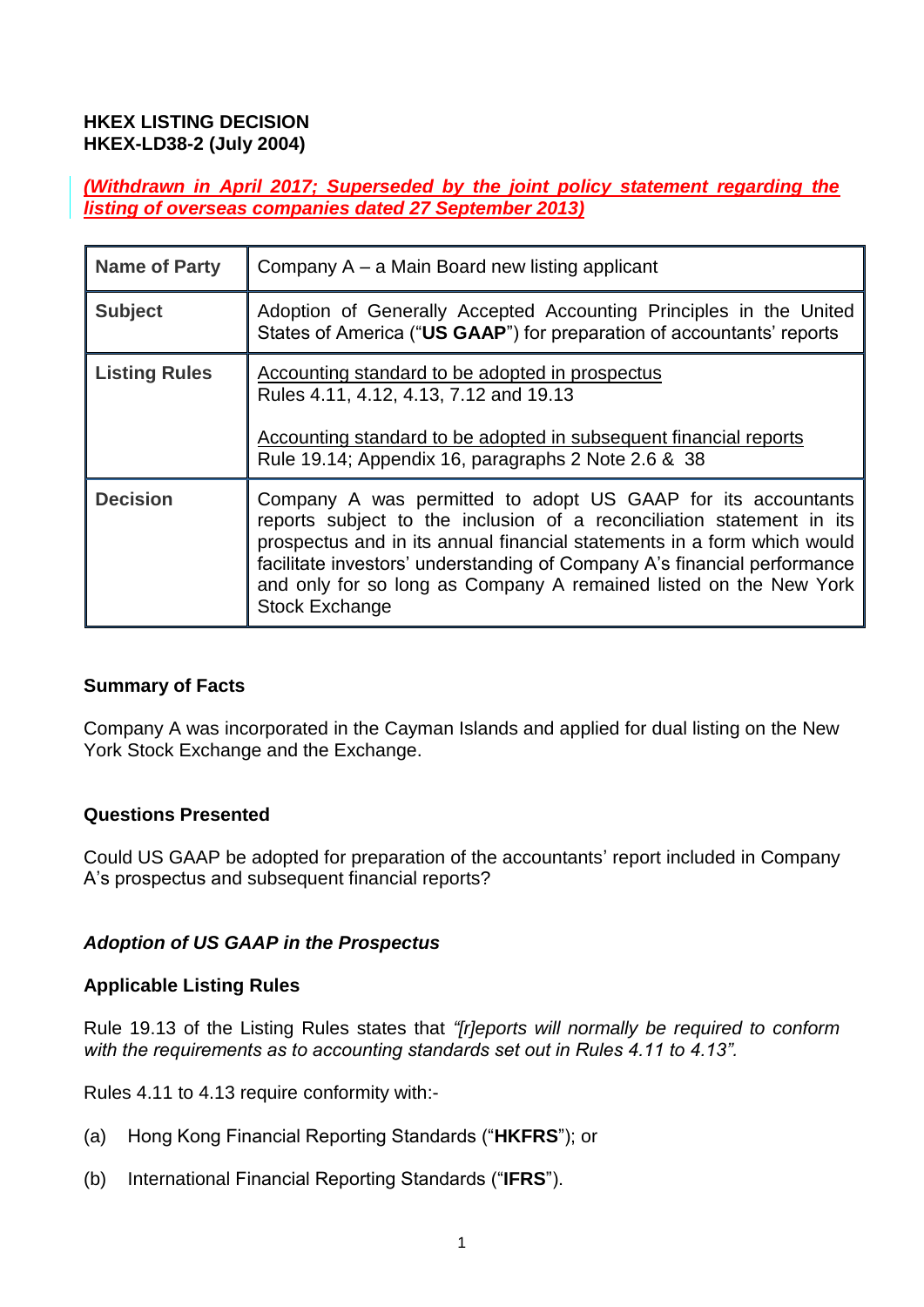Rule 19.14 states that, where the Exchange allows a report to be drawn up otherwise than in conformity with HKFRS or IFRS, the report will be required to conform with accounting standards acceptable to the Exchange. In such cases the Exchange will normally require the report to contain a statement of the financial effect of the material differences (if any) from either of the two accounting standards.

Rule 19.14 does not specify the circumstances under which the Exchange will accept an accountants' report that is drawn up in conformity with accounting standards other than HKFRS and IFRS. The rules are also silent on which accounting standards other than HKFRS and IFRS are acceptable to the Exchange.

GEM Listing Rule 7.13 specifically allows a GEM listing applicant with a primary listing or intending to have a dual listing on the New York Stock Exchange or the Nasdaq National Market of the United States of America to adopt US GAAP for the accountants' report in the prospectus upon satisfaction of certain conditions.

# **Analysis**

The Exchange considered the following:-

- US GAAP had widespread international recognition. Work is being undertaken by relevant professional accountant bodies to achieve greater convergence between US GAAP and IFRS.
- A large number of international companies of similar size and in the same industry as that of Company A had adopted US GAAP as the basis for preparing their financial statements and the adoption of US GAAP would allow investors to make more meaningful comparisons.
- Company A was seeking a listing on the New York Stock Exchange and therefore its US GAAP accounts would be subject to sufficiently robust supervision by the relevant US regulatory framework.
- The draft reconciliation submitted by Company A in respect of its balance sheet and profit and loss accounts for its track record period showed that the differences between US GAAP and IFRS were insignificant.

# **Decision**

Company A could adopt US GAAP for the preparation of the accountants' report included in its prospectus. Company A must also include a reconciliation statement in the accountants' report to show the financial effect of the material differences (if any) from either of HKFRS or IFRS.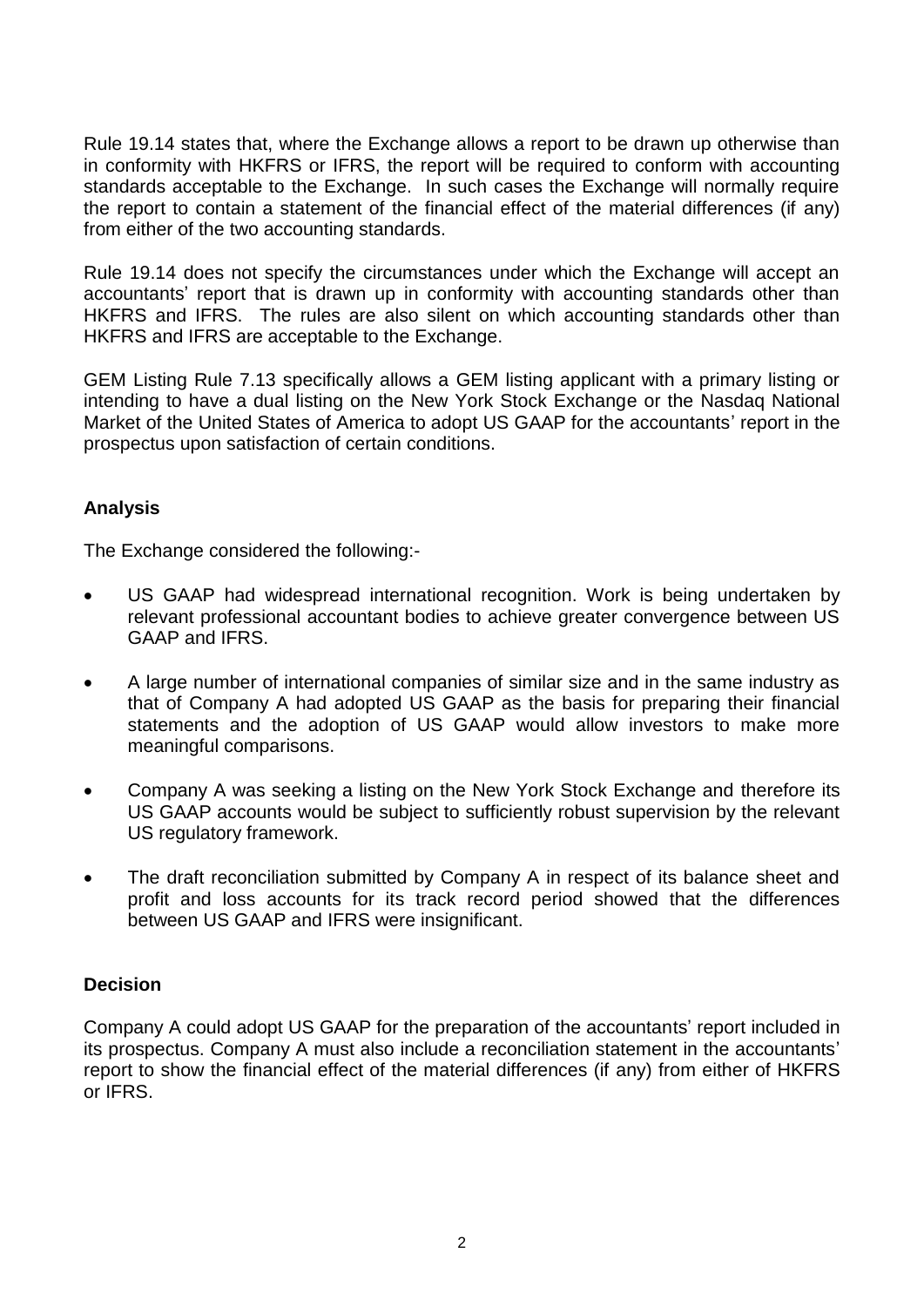# *Adoption of US GAAP in Subsequent Financial Reports*

### **Applicable Listing Rules**

With regard to annual reports, Note 2.6 of Paragraph 2 of Appendix 16 to the Listing Rules states that, where the Exchange, in exceptional circumstances, allows the annual accounts of an overseas issuer to be drawn up otherwise than in conformity with HKFRS or IFRS, the Exchange will normally require that annual accounts contain a statement of the financial effect of the material differences (if any) from either of the two accounting standards*.*

With regard to interim reports, Paragraph 38 of Appendix 16 states that, except where a change in accounting policy is required by an accounting standard issued during the interim period, a listed issuer must prepare its interim report in accordance with the same accounting standards that it adopted in the preparation of its most recent published annual financial statements or for a newly listed company in its prospectus.

With regard to accountants' reports, Rule 19.14 states that, where the Exchange allows a report to be drawn up otherwise than in conformity with the standards approved by HKFRS or IFRS, the report will be required to conform with accounting standards acceptable to the Exchange. In such cases the Exchange will normally require the report to contain a statement of the financial effect of the material differences (if any) from either of the two accounting standards.

### **Analysis**

The Exchange considered the particular facts and circumstances of the case, including those facts found relevant to its analysis of whether the adoption of US GAAP in the listing prospectus was appropriate. In light of such facts and the applicable Listing Rules, the Exchange determined that Company A would be allowed to continue to use US GAAP for financial accounting purposes after listing subject to the following:-

- Company A must include a reconciliation of its annual financial statements in accordance with IFRS in a form which would facilitate investors' understanding of its financial performance.
- Company A must revert to HKFRS or IFRS should it no longer be listed on the New York Stock Exchange.

# **Decision**

Company A would be allowed to continue to use US GAAP for financial accounting purposes after listing subject to the following:-

 Company A must include a reconciliation of its annual financial statements in accordance with IFRS in a form which would facilitate investors' understanding of its financial performance.